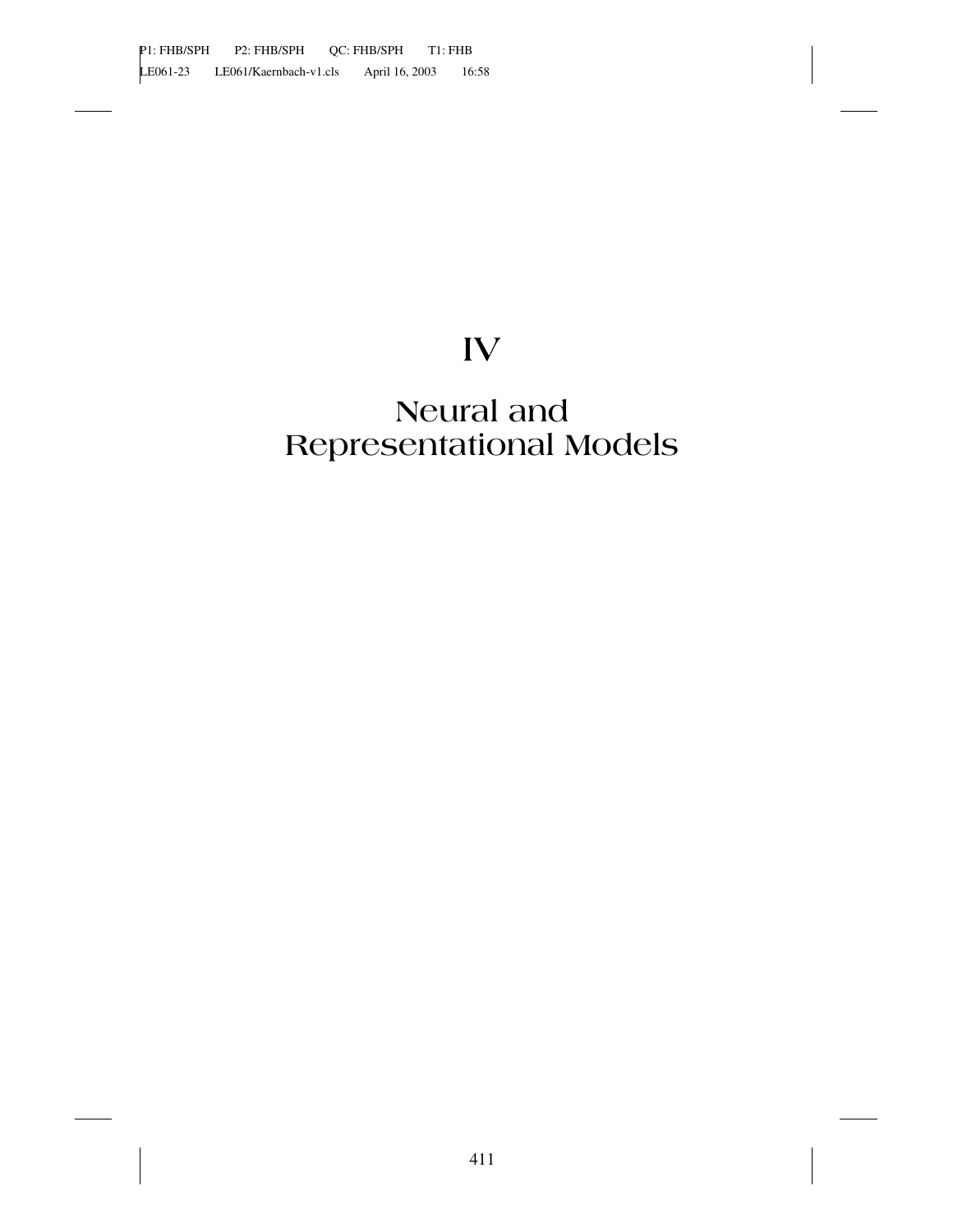### P1: FHB/SPH P2: FHB/SPH QC: FHB/SPH T1: FHB LE061-23 LE061/Kaernbach-v1.cls April 16, 2003 16:58

 $\overline{\phantom{a}}$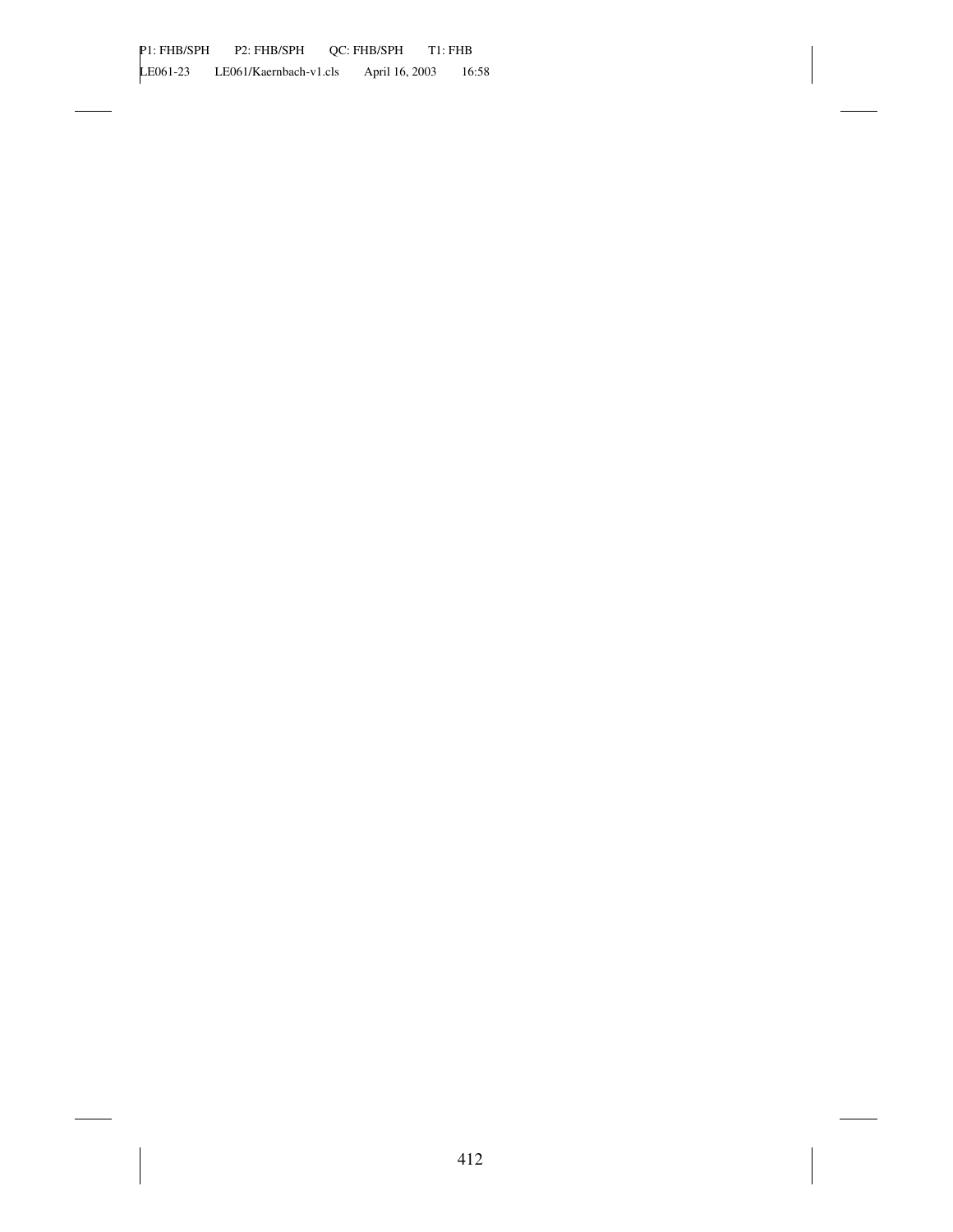## Guest Editorial

## Ad Aertsen *Albert-Ludwigs Universität Freiburg, Germany*

A model is an attempt to capture the essence of things. Hence, as a rule, a model strives to be as simple as possible, admitting complexity only as necessary. This is a very sensible rule, in fact. Approaches that disregard it tend to produce a muddle rather than a model—an insight I owe to Valentino Braitenberg. Thus, we generally use models as simplified versions of reality. They summarize our knowledge from previous experiments, allow us to make predictions to be tested in new experiments, and, above all, they enable us to make a conceptual interpretation of our results and insights.

The brain is an enormously complex system. The total number of possible states in a network comprising some  $10^{11}$  neurons is exceedingly large. In fact, only a vanishing fraction of them will actually occur during a lifetime. This complexity has important strategic implications, both for experimental and theoretical approaches to brain function. In such a system, we cannot expect that the underlying principles will simply pop out from merely observing the neuronal activity during an experiment. A formal theory is needed to work out testable predictions regarding the functioning of the system. These predictions, in turn, lead to the design of new experiments that can critically test the theory. At the same time, a theory of such complex and only partially observable system must incorporate the relevant biological constraints. Otherwise, it runs the danger of degenerating into

413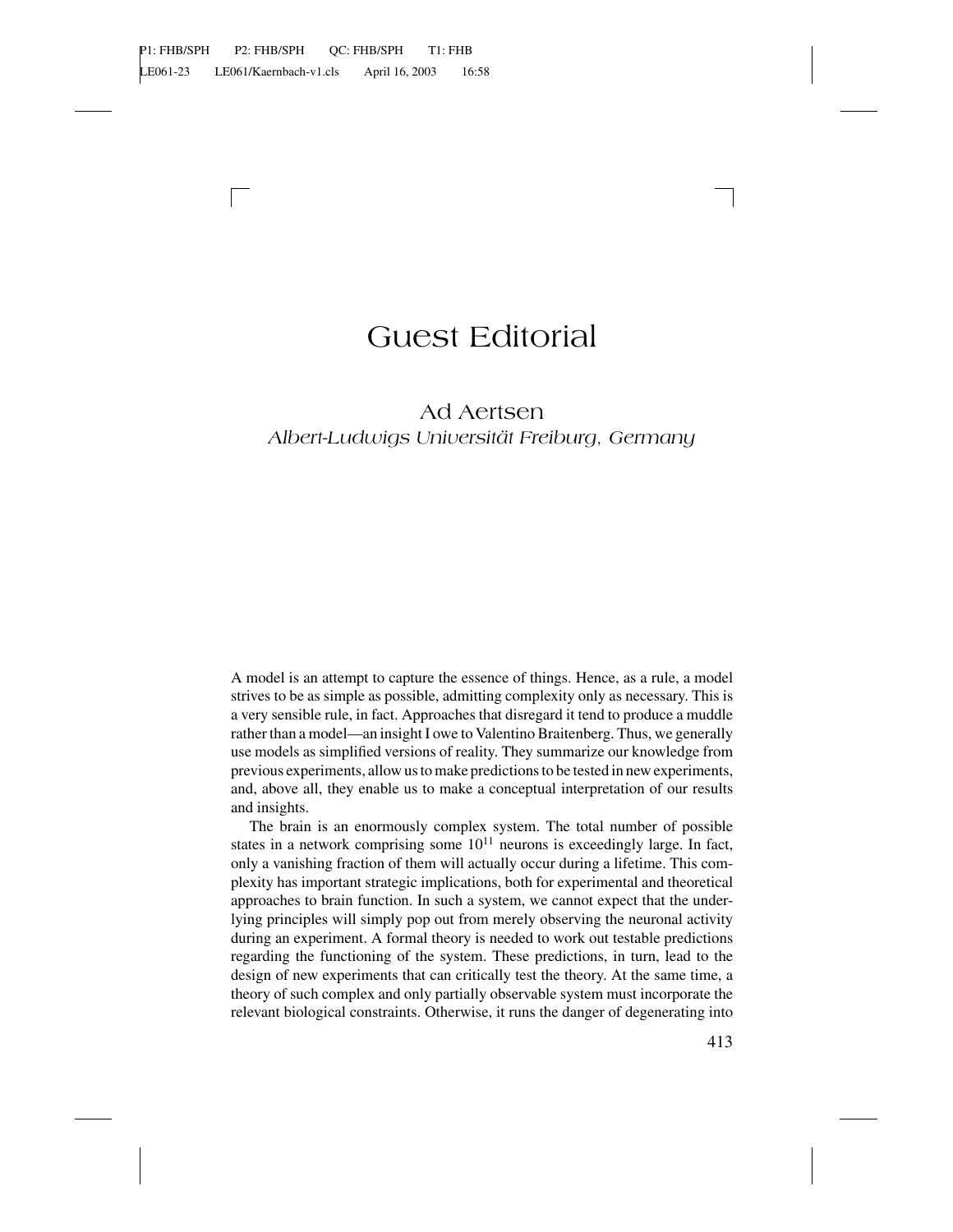a sterile formal game. Thus a close interaction of experiment and theory provides the optimal research strategy to make substantial progress in brain research.

Ideas on possible principles of brain function may well be formulated on the basis of common sense. At the level of neuronal activity, however, this approach is often misleading, or even incorrect. A serious discourse on brain function could develop only several decades ago, after researchers attempted to abstractly define and actually mimic "intelligent behavior" in terms of models and simulated these on electronic computers. This started a new process of scientific inquiry in areas such as artificial intelligence, cognitive science, and computational neuroscience that, in turn, served as a rich source of inspiration for brain theoreticians. At the same time, insights and findings from brain research provided useful ideas for the understanding of complex artificial systems as studied in engineering and computer science. Thus, in our experience, the conceptual connections among modern brain science and physics, mathematics, and computer science are the most exciting and fruitful ones.

The new field of computational neuroscience presents a good case in point. A recent special issue of the journal *Nature Neuroscience* states that "Perhaps the most exciting and difficult challenge currently facing biological scientists is to understand how complex biological systems work. These systems exist at all levels of organization, from the genetic determinants of protein structure to the complex interplay of individual neurons in orchestrating behavior." In response to this challenge, computational neuroscience was developed "to provide a solid theoretical foundation and a set of technological approaches, aimed to enhance our understanding of nervous system function by providing modeling tools that describe and transcend these many different levels of organization" (National Institute of Health, 2000, p. 1161).

The issue we are dealing with here—understanding human brain function—is quite formidable, indeed. The brain enables us to actively interact with our environment. Speed, fault tolerance, adaptivity, and creativity characterize normal brain operation and ultimately guarantee that we successfully master our daily lives. The combination of these various properties is unprecedented among current technical systems. The neural networks of the brain have to integrate a steady stream of sensory inputs with previously stored experiences. Likewise, they must produce a continuous flow of output commands to control behavior that, in turn, influences sensory perception. Many of the associated brain processes run in parallel and are distributed over multiple brain areas, giving rise to fast and well-coordinated transients of neural activity. Thus, the brain represents a complex and high-dimensional dynamical system, the function of which can be fully understood only in its behavioral context.

Ever since the times of Sherrington (1941) and Hebb (1949), neurobiologists have pursued the notion that neurons do not act in isolation, but rather that they organize into assemblies for the various computational tasks involved in organizing meaningful behavior (see also James, 1890, for an early formulation of this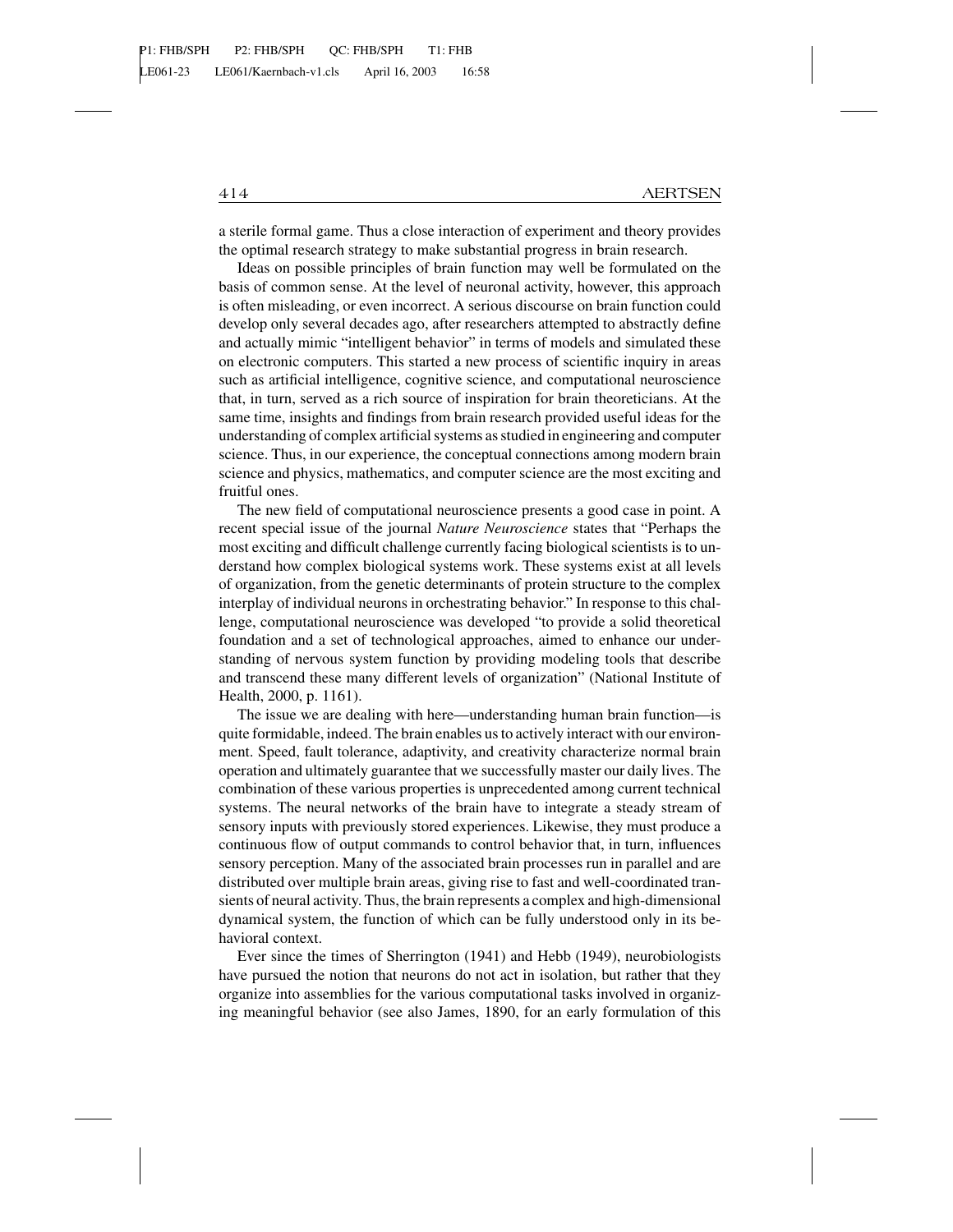#### GUEST EDITORIAL 15

concept). Over the years, different definitions of "neural assembly" have been proposed, each implying different functions and properties. Some of these were phrased in terms of anatomy, others in terms of shared function or shared stimulus response (see Gerstein, Bedenbaugh, & Aertsen, 1989, for a review, with many references to the original literature). One operational definition for the cell assembly has been particularly influential: near-simultaneity or some other specific timing relation in the firing of the participating neurons. As, for instance, elaborated in the concept of the "synfire chain" (Abeles, 1991), the synaptic influence of multiple neurons converging onto others in the cortical network is much stronger if they fire in (near-)coincidence (Diesmann, Gewaltig, & Aertsen, 1999). Thus, temporal coherence or synchronous firing, postulated as a mechanism for perceptual integration (Hebb, 1949), is in fact directly available to the brain as a potential neural code (Johannesma, Aertsen, van den Boogaard, Eggermont, & Epping, 1986; Perkel & Bullock, 1968).

The notion that the functional organization of the cortex is based on interactions within and among groups of cells in large neural networks is supported by the anatomical structure and, in particular, by the massive connectivity of this part of the brain (Braitenberg & Schüz, 1991). Until recently, however, few physiological data have directly addressed the cell assembly hypothesis. Neither the study of global activity in large populations of neurons, nor the recording of single-neuron activity allows for a critical test of this concept. Rather, one seeks to observe the activities of many separate neurons simultaneously, preferably in awake, behaving animals, and to analyze these multiple single-neuron activities for possible signs of (dynamic) interactions between them. Results of such analyses are then used to draw inferencs regarding the processes taking place within and between hypothetical cell assemblies. Thus, in recent years, it has become possible to study directly various phenomena associated with neuronal assemblies. The salient result of these direct assembly observations has been that the neuronal interaction structure and, hence, the membership and internal organization of the observed assemblies depend on stimulus—and behavioral context, exhibiting systematic dynamic changes on several different time scales, with time constants down to the millisecond range. (see Aertsen, Erb, & Palm, 1994, for a review and discussion on possible mechanisms involved).

These modulations of functional inter-neuron coupling form an interesting and novel feature of cortical network organization. In particular, they are the signature of an ongoing process of dynamical and activity-related "linking" and "unlinking" of neurons into modifyible, coherent groups. This process may have interesting functional implications at different levels of observation. At the single-neuron level, it may explain how even little specificity in anatomical connections could be dynamically sorted out to yield the complex functional properties that have been observed for cortical neurons. Thus, it might provide a natural mechanism for the physiologically measured context-dependence and intrinsic dynamics of receptive fields in central sensory neurons. At the multiple-neuron level, dynamic coupling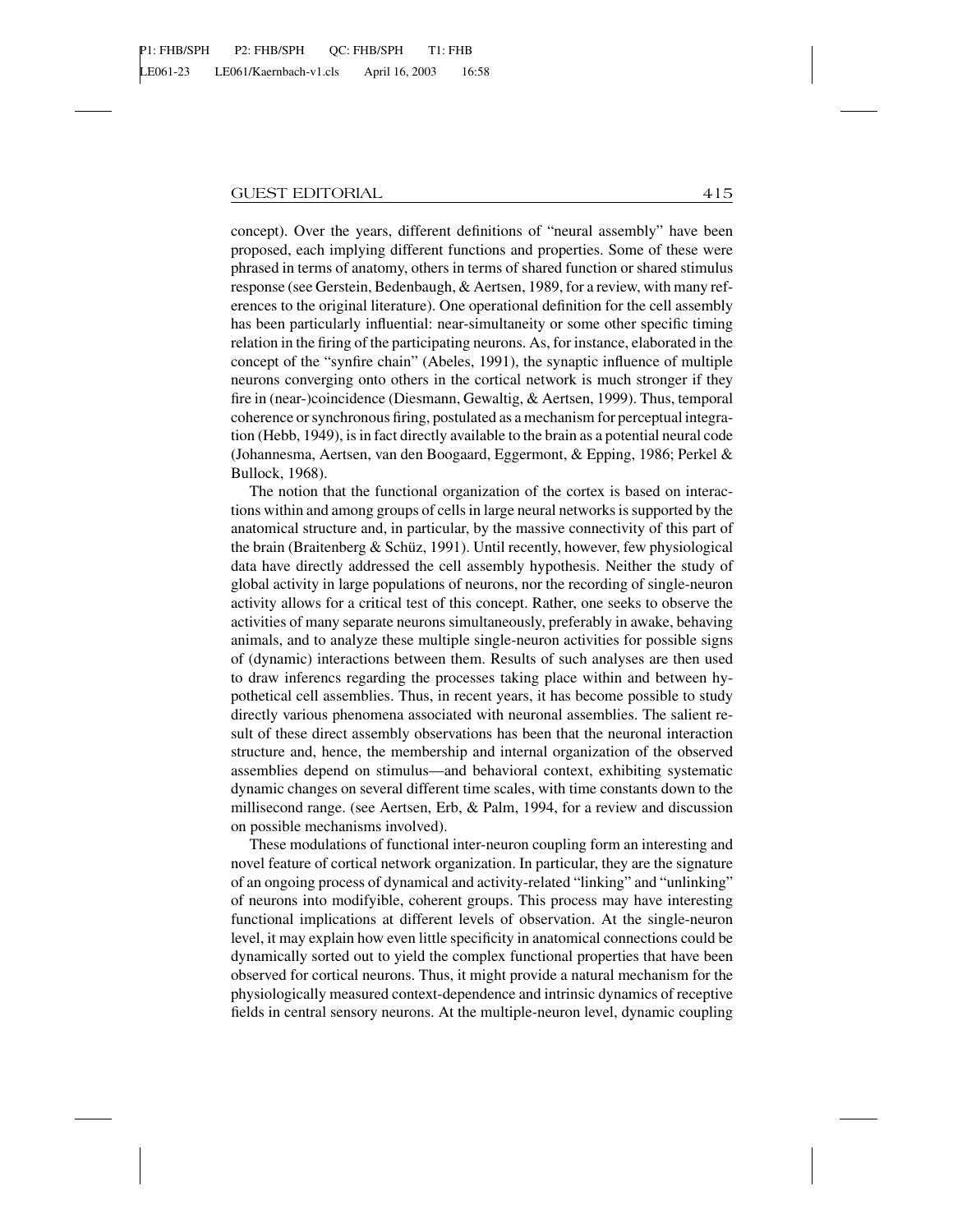may account for coherence variations in a spatially distributed neural code. Several phenomena in neocortical activity point at possible candidates for such distributed codes. One example is the observation of stimulus-specific oscillatory events in the visual cortex, with coherence properties that may extend over wide ranges of cortex (reviewed in Singer, 1999). A second is the relative exuberance of highly accurate and behavior-related spatio—temporal spike patterns in cortical activity, pointing at the presence of "synfire reverberations" (Prut et al., 1998). Finally, at the level of the organization of perception and action, modulation of functional coupling in interconnected neural networks may provide a mechanism for the selection and successive ignition of neural assemblies within and across such networks. Spatio-temporal variation of input activity, carried onto target networks by divergent-convergent projections, could effectively modulate the activity levels in these networks (Kuhn, Rotter, & Aertsen, 2003) and, hence, provide the means to select and dynamically switch from activation of one cell assembly to the next. Such "threshold control'-like (Braitenberg, 1978; Palm, 1982) mechanisms, possibly in combination with learning by means of spike-time-dependent synaptic plasticity (Bi & Poo, 2001) have, in fact, been proposed to implement the flexible generation of Hebbian "phase sequences" (Hebb, 1949) of cell assemblies and the dynamic flow of neural information associated with them (Aertsen et al., 1994; Salinas & Sejnowski, 2001).

In summary, the highly dynamic interplay of activity and connectivity in the cortical network gives rise to an ongoing process of rapid functional reorganization. Everchanging groups of neurons, each one recruited for brief periods of time, become co-activated and again de-activated, following each other in rapid succession. It is our conjecture that this dynamic reorganization provides the neural substrate to implement the computations involved in "higher brain function," including our capacity to perceive, to behave, and to learn.

The various contributions to this section on neural and representational models are firmly rooted in these recent developments in neuroscience. This holds, in particular, for Grossberg's perspective of "the complementary brain" and its relation to neural dynamics (chap. 19, this volume). Here, the author presents a readable account of his ambitious proposal for a neural-dynamics-based implementation of the classical view that the external world is paralleled by an appropriate internal representation in the brain (e.g., Craik, 1943; McCulloch, 1965). Unlike the classical view of computer-inspired collections of independent black boxes, however, his approach makes effective use of the emerging properties of a complex dynamical system of interacting feedforward and feedback processing streams. Much in the same vein, Kompass (chap. 20, this volume) addresses the temporal structure of human perception and cognition in terms of neural network dynamics. His contribution makes a case for a discrete mental time frame with an atomic unit of approximately 4.5 ms, and relates this temporal organization with the synchronization dynamics in Abelesian synfire chain networks. Leeuwenberg, finally, takes a more abstract view in his exploration of "structual information theory" as a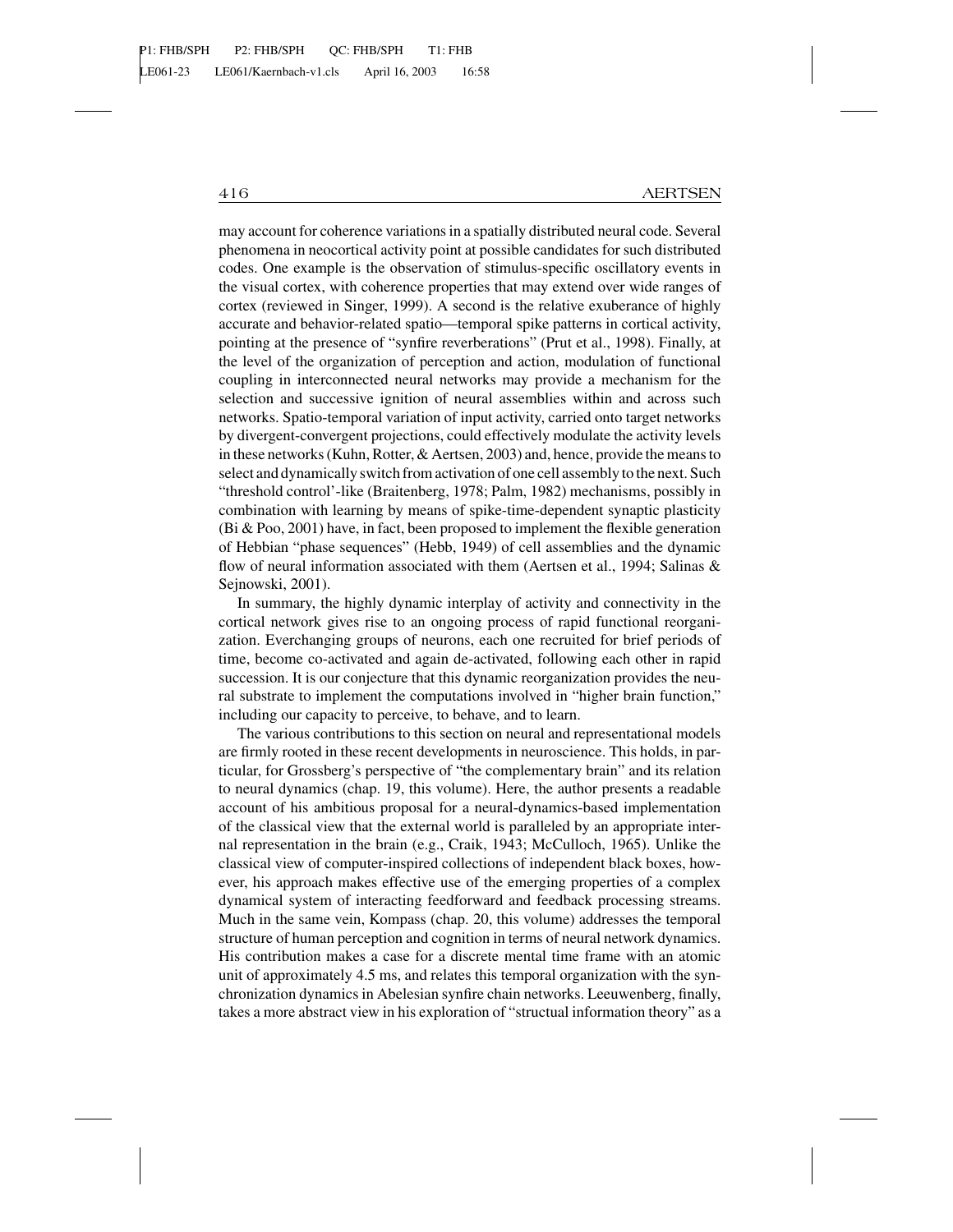#### GUEST EDITORIAL 17

formal vehicle to represent the perception of visual form (chap. 21, this volume). Here, the relation to a possible neuronal implementation scheme is neither sought nor is it obvious from the mathematical formalism. Thus, the intrigued reader with a background in biology is provided with the interesting challenge of working out a biologically feasible realization of this mathematical elegance.

With these contributions in a book on *psychophysics beyond sensation* we have truly come a long way from the view that "psychophysics is the scientific discipline that studies phenomena which cease to be interesting once you clearly perceive them" (a view prevalent at the time I started out as a student in neuroscience). At the same time, the chapters you are about to read underline another important development, that of "*models beyond boxology*". Biological and mathematical sophistication have matured to the extent that we can truly hope that a moderately realistic model of brain function is within reach. Whether that model (or—more likely—a collection of models) is ultimately correct is less important than that it is inspiring and capable of organizing our theoretical and experimental endeavors. Certainly, one criterion should be firmly kept in mind: The models we develop should preferably outqualify Salman Rushdie's M2C2Ds for P2C2E ("*machines too complicated to describe*" to control "*processes too complicated to explain*") (Rushdie, 1991). The proof of the present pudding is left as an exercise to the reader.

### **REFERENCES**

- Abeles, M. (1991).*Corticonics. Neural circuits in the cerebral cortex*. Cambridge, England: Cambridge University Press.
- Aertsen, A., Erb, M., & Palm, G. (1994). Dynamics of functional coupling in the cerebral cortex: an attempt at a model-based interpretation. *Physica D, 75*, 103–128.
- Bi, G., & Poo, M. (2001). Synaptic modification by correlated activity: Hebb's postulate revisited. *Annual Review of Neurosciences, 24*, 139–166.
- Braitenberg, V. (1978). Cell assemblies in the cerebral cortex. In R. Heim & G. Palm (Eds.), *Theoretical approaches to complex systems: Vol. 21*. *Lecture Notes in Biomathematics* (pp. 171–188). Berlin: Springer.

Braitenberg, V., & Schüz, A. (1991). *Anatomy of the cortex. Statistics and geometry*. Berlin: Springer. Craik, K. (1943). *The nature of explanation*. Cambridge, England: Cambridge University Press.

Diesmann, M., Gewaltig, M.-O., & Aertsen, A. (1999). Stable propagation of synchronous spiking in cortical neural networks. *Nature (London), 402*, 529–533.

- Gerstein, G. L., Bedenbaugh, P., & Aertsen, A. M. H. J. (1989). Neuronal assemblies.*IEEE Transactions on Biomedical Engineering, 36*, 4–14.
- Hebb, D. (1949). *The organization of behavior. A neuropsychological theory*. New York: Wiley.

James, W. (1890). *Psychology: Briefer course*. New York: Holt.

Johannesma, P., Aertsen, A., van den Boogaard, H. Eggermont, J., & Epping, W. (1986). From synchrony to harmony: Ideas on the function of neural assemblies and on the interpretation of neural synchrony. In G. Palm & A. Aertsen (Eds.), *Brain theory* (pp. 25–47). Berlin: Springer.

Kuhn, A., Rotter, S., & Aertsen, A. (2003). Higher-order statistics of input ensembles and the response of simple model neurons. *Neural Computation, 15*, 67–101.